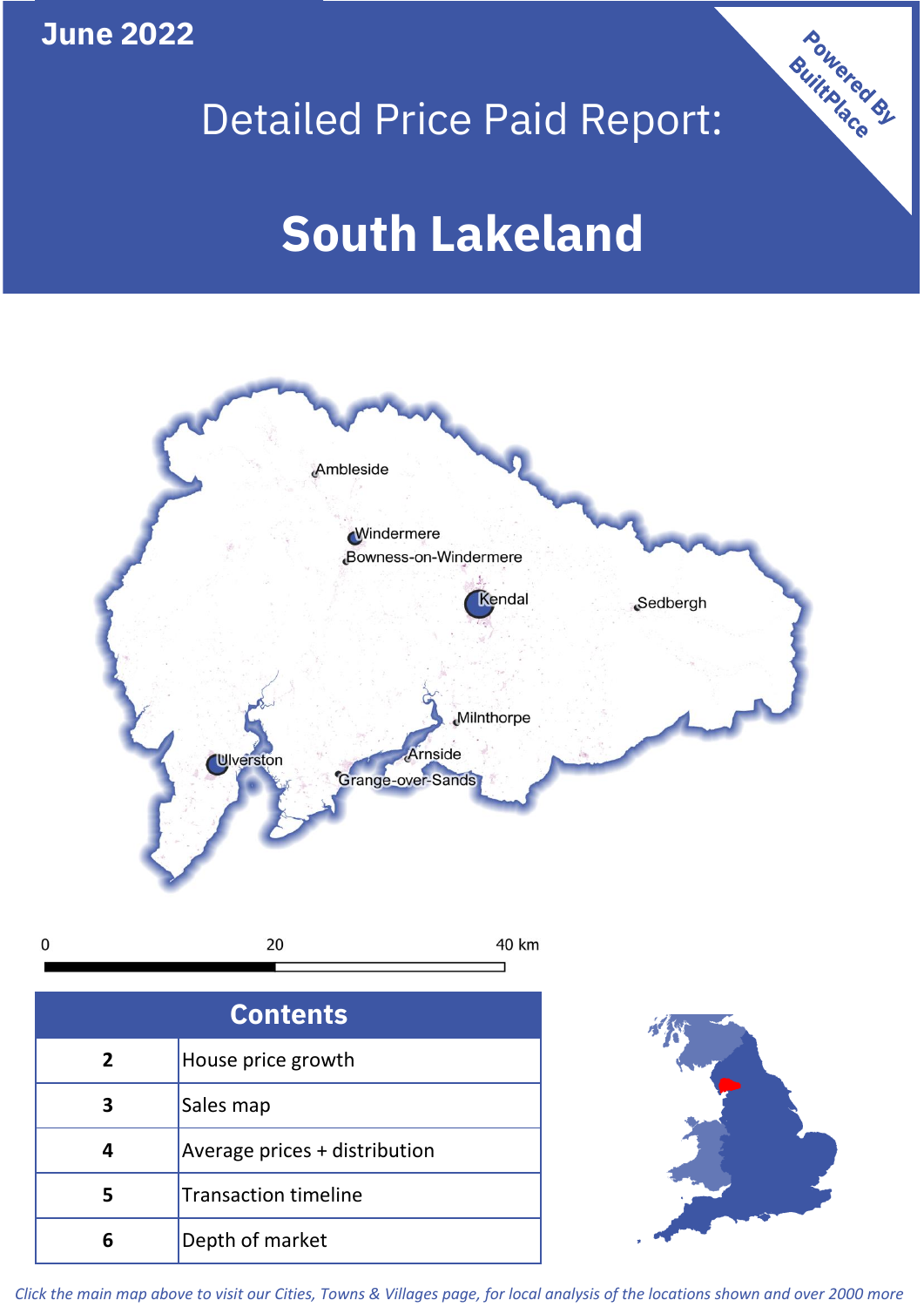#### **Headline Data**

|                     | <b>Current level</b> | 3 month  | <b>Annual</b> | '5 year | 10 year |
|---------------------|----------------------|----------|---------------|---------|---------|
| <b>House prices</b> | £292,574             | 6.2%     | 7.6%          | 28.4%   | 45.7%   |
| <b>Transactions</b> | 1,973                | $-14.1%$ | 12.5%         | $-0.4%$ | 45.6%   |

#### **House Price Growth (April 2022 data)**

#### *Annual Change in House Prices*



House prices in South Lakeland grew by 7.6% in the 12 months to April 2022 (based on 3-month smoothed data). By comparison national house prices grew by 10.7% and prices in the North West grew by 11.0% over the same period.

South Lakeland house prices are now 34.1% above their previous peak in 2007, compared to +36.0% for the North West and +52.9% across England.



#### *Year-To-Date Change in House Prices, December to April*

Local prices have grown by 6.2% in 2022 so far, compared to growth of 4.1% over the same period last year.

#### *Source: OS OpenData; UK House Price Index (Contains HM Land Registry data © Crown copyright)*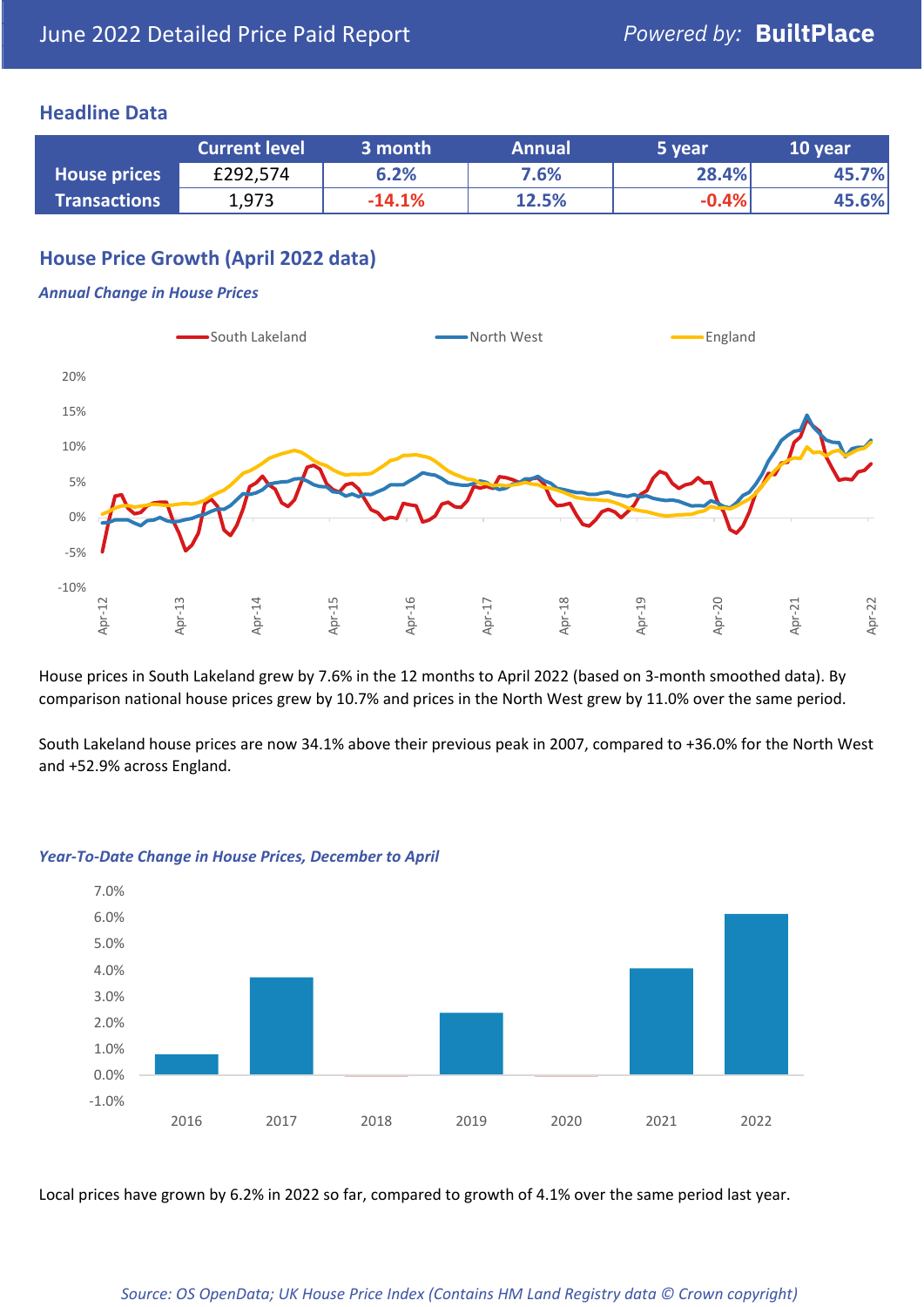### **House Price Map**

*12 months to April 2022*



*Each point is one postcode, coloured by the average value relative to all sales in this local authority (price bands are LA-specific quintiles).*

### **Map Key**

| Min      | <b>Max</b> |                            |
|----------|------------|----------------------------|
| Up to    | £170,000   | 1st quintile / lowest 20%  |
| £170,000 | £219,000   | 2nd quintile               |
| £219,000 | £290,000   | 3rd quintile               |
| £290,000 | £402,000   | 4th quintile               |
| £402,000 | and over   | 5th quintile / highest 20% |

*Source: OS OpenData; UK House Price Index (Contains HM Land Registry data © Crown copyright)*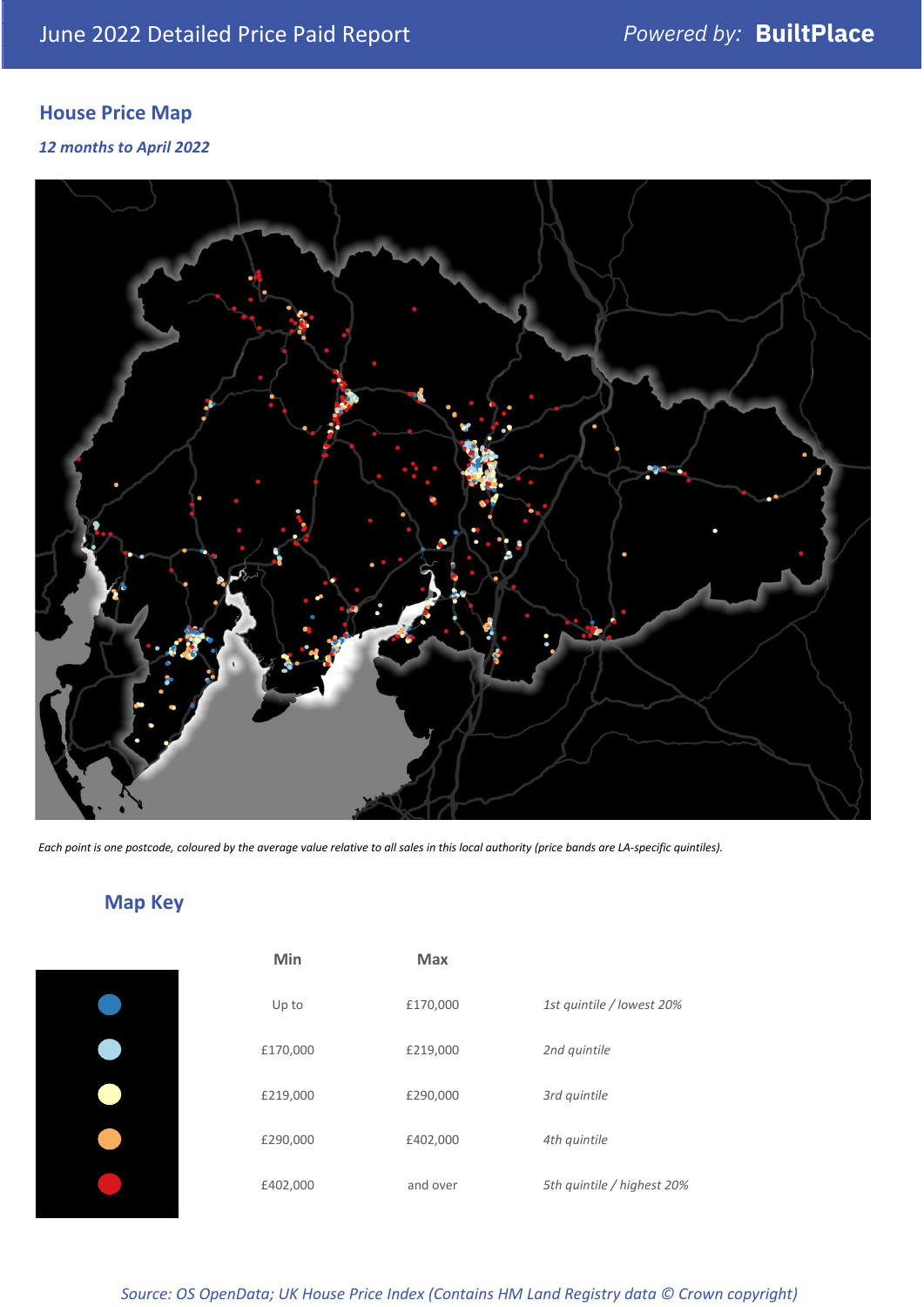#### **Average House Price by Property Type**

#### *12 months to April 2022*



|                 | <b>New</b>           | <b>Second hand</b> |  |
|-----------------|----------------------|--------------------|--|
| <b>Flat</b>     | £382,500             | £193,591           |  |
| <b>Terraced</b> | No recorded<br>sales | £235,226           |  |
| Semi-detached   | £183,760             | £286,802           |  |
| <b>Detached</b> | £469,523             | £512,587           |  |

#### **House Price Distribution by Year**

*All properties, by price band and calendar year (2020 = year to date)*

|                    | 1997 | 2002 | 2007 | 2012 | 2017 | 2019 | 2020 |
|--------------------|------|------|------|------|------|------|------|
| <b>Under £100k</b> | 79%  | 46%  | 5%   | 7%   | 5%   | 3%   | 3%   |
| £100-200k          | 19%  | 39%  | 45%  | 46%  | 36%  | 29%  | 32%  |
| E200-300k          | 2%   | 11%  | 28%  | 27%  | 31%  | 29%  | 26%  |
| £300-400k          | 0%   | 3%   | 12%  | 11%  | 14%  | 19%  | 17%  |
| £400-500k          | 0%   | 1%   | 6%   | 5%   | 6%   | 10%  | 7%   |
| <b>£500k-1m</b>    | 0%   | 0%   | 4%   | 4%   | 7%   | 9%   | 13%  |
| £1-2m              | 0%   | 0%   | 0%   | 0%   | 0%   | 1%   | 2%   |
| <b>Over £2m</b>    | 0%   | 0%   | 0%   | 0%   | 0%   | 0%   | 0%   |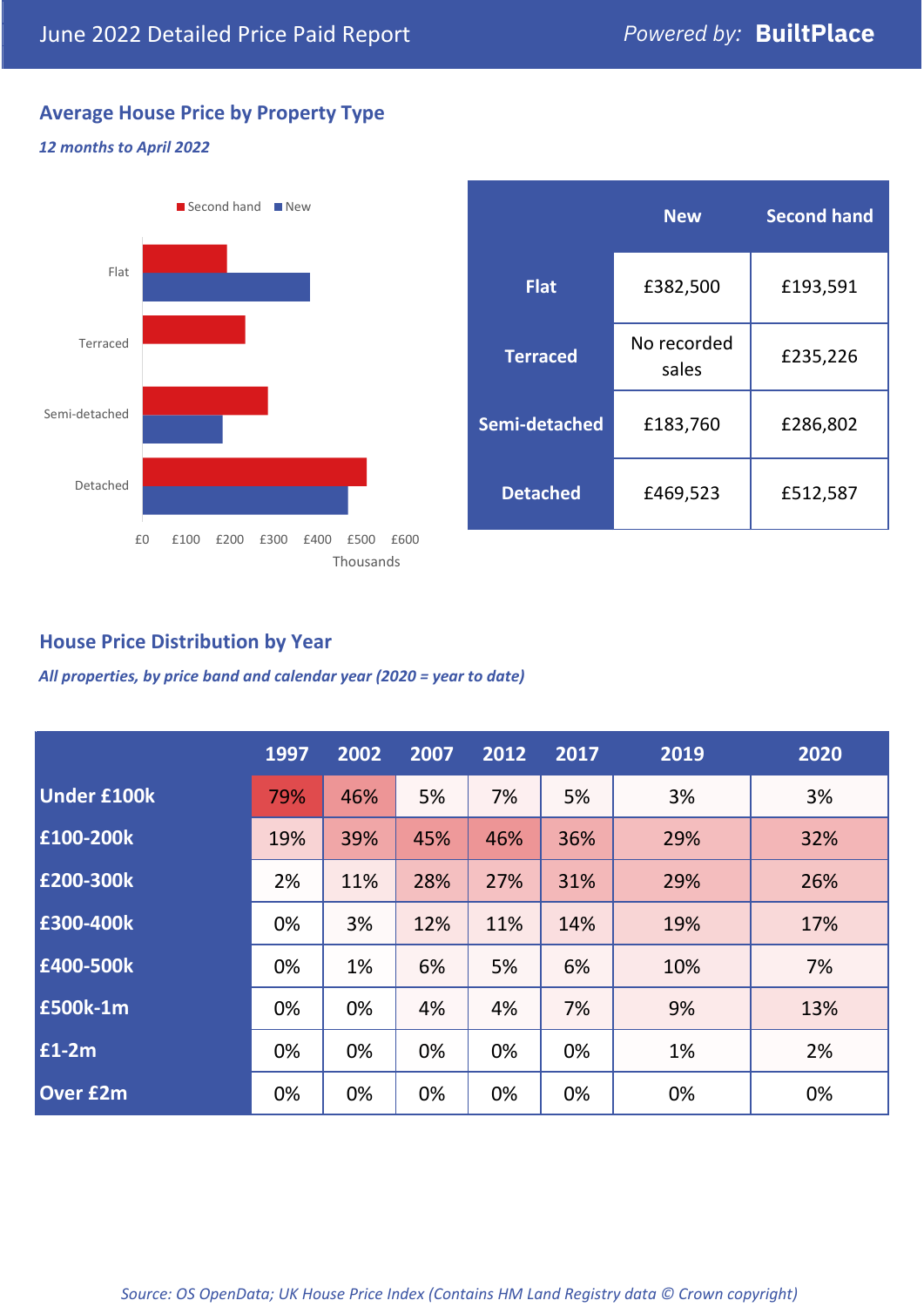#### **Transactions (February 2022 data)**

*Annual Transactions, Indexed (2001-05 average = 100)*



There were 1,973 transactions in South Lakeland during the 12 months to February 2022. This is 77% of the average from 2001-05 and suggests activity is below pre-downturn levels.

Transactions in South Lakeland have grown by 5.7% since 2014, compared to changes of +3.4% for North West and -7.7% for England.



#### *Cash and New Build Sales as % of Total, by Year*

*Note: The data on this page EXCLUDES transactions identified as transfers under a power of sale/repossessions, buy-to-lets (where they can be identified by a mortgage), and transfers to non-private individuals - i.e. it comprises only Land Registry 'A' data.*